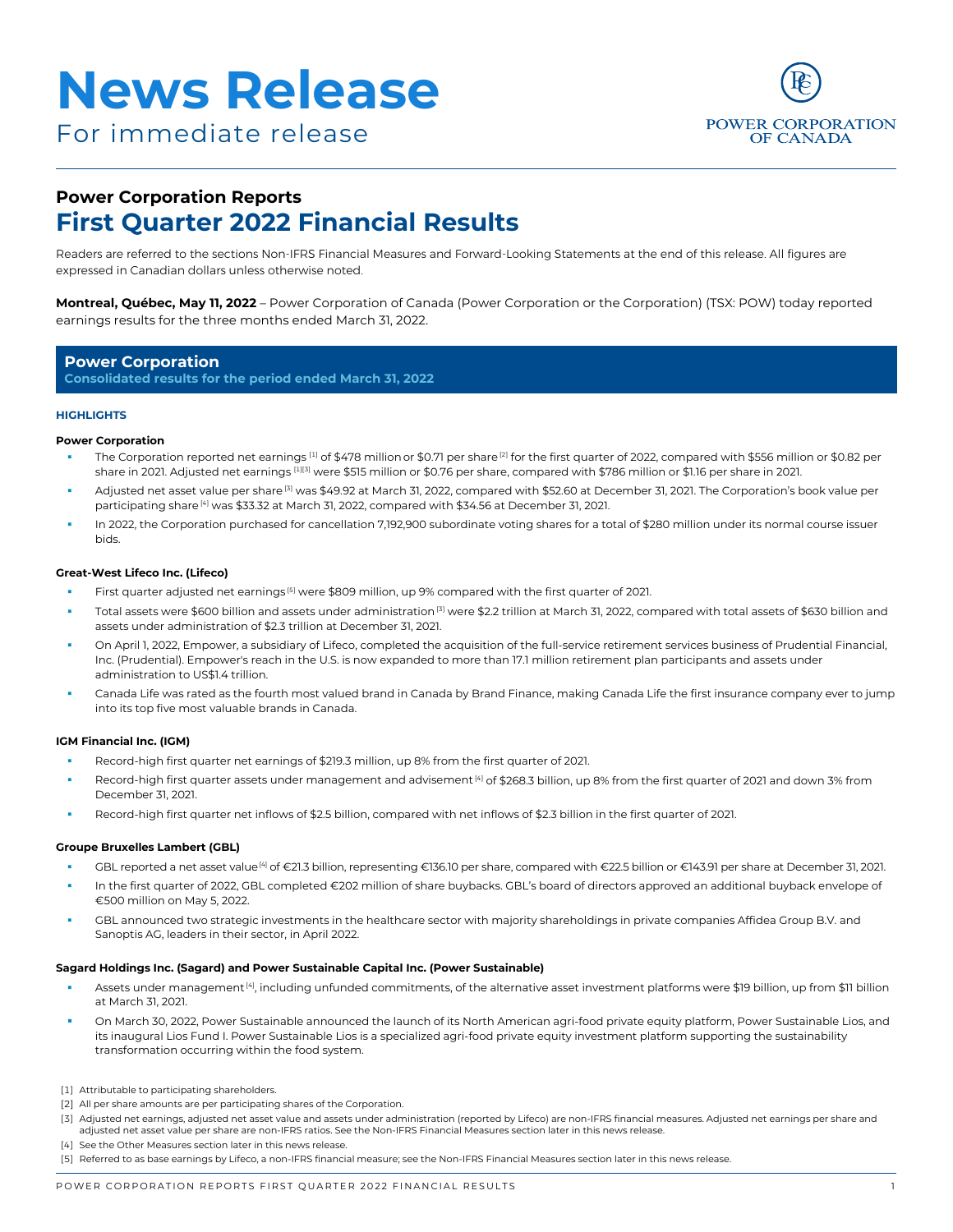

# **FIRST QUARTER**

Net earnings attributable to participating shareholders were \$478 million or \$0.71 per share, compared with \$556 million or \$0.82 per share in 2021.

Adjusted net earnings attributable to participating shareholders <sup>[1]</sup> were \$515 million or \$0.76 per share, compared with \$786 million or \$1.16 per share in 2021.

### **Contributions to Power Corporation's Earnings**

|                                                    |                     | 2022                            |              | 2021                     |
|----------------------------------------------------|---------------------|---------------------------------|--------------|--------------------------|
| (in millions of dollars, except per share amounts) | <b>Net Earnings</b> | Adjusted<br><b>Net Earnings</b> | Net Earnings | Adjusted<br>Net Earnings |
| Lifeco <sup>[2]</sup>                              | 513                 | 539                             | 473          | 494                      |
| IGM <sup>[2]</sup>                                 | 135                 | 135                             | 125          | 125                      |
| GBL <sup>[2]</sup>                                 | (29)                | (29)                            | 50           | 50                       |
| Effect of consolidation <sup>[3]</sup>             | 40                  | 41                              | (123)        | (14)                     |
|                                                    | 659                 | 686                             | 525          | 655                      |
| Alternative asset investment platforms [4][5]      | (96)                | (86)                            | 155          | 255                      |
| ChinaAMC <sup>[6]</sup>                            | 13                  | 13                              | 13           | 13                       |
| Standalone businesses <sup>[5]</sup>               | 4                   | 4                               |              | T                        |
|                                                    | 580                 | 617                             | 694          | 924                      |
| Corporate operations and Other <sup>[7]</sup>      | (102)               | (102)                           | (138)        | (138)                    |
|                                                    | 478                 | 515                             | 556          | 786                      |
| Per participating share                            | 0.71                | 0.76                            | 0.82         | 1.16                     |
| Average shares outstanding (in millions)           |                     | 675.8                           |              | 677.1                    |

**Lifeco:** contribution to net earnings increased by 8.5% and contribution to adjusted net earnings increased by 9.1%.

**IGM:** contribution to net and adjusted net earnings increased by 8.0%.

**GBL:** negative contribution to net earnings of \$29 million. Results include the Corporation's share of a charge of \$44 million in the first quarter of 2022 for losses due to an increase in the put right liability of the non-controlling interests in Webhelp Group (Webhelp) and charges related to Webhelp's employee incentive plan.

**Alternative asset investment platforms:** net earnings include a negative contribution of \$92 million from Power Sustainable mainly related to realized losses and impairments in the Power Sustainable China portfolio of \$67 million and a \$10 million impairment charge in its energy infrastructure platform.

**Standalone businesses:** contribution to net and adjusted net earnings of \$4 million.

**Corporate operations and Other:** the comparative period includes an income tax expense of \$38 million, primarily related to the deferred tax expense resulting from the realization of gains recorded in earnings on the sale of investments.

Adjustments in the first quarter of 2022, excluded from adjusted net earnings, were a net negative impact to earnings of \$37 million or \$0.05 per share, mainly related to the Corporation's share of Lifeco's adjustments and the Corporation's share of an impairment charge of \$10 million recognized by Power Sustainable on direct investments in energy assets. Adjustments in the first quarter of 2021 were a negative net impact to earnings of \$230 million or \$0.34 per share, mainly related to the Corporation's share of the charge arising from the remeasurement of the put right liability of certain of the non-controlling interests in Wealthsimple Financial Corp. (Wealthsimple) to fair value of \$208 million. These were reflected in the Adjustments of the alternative and other investments and in the Effect of consolidation based on Lifeco's and IGM's respective interest.

[1] A non-IFRS financial measure; see the Non-IFRS Financial Measures section later in this news release.

[2] As reported by Lifeco, IGM and GBL.

- [3] Effect of consolidation reflects: i) the elimination of intercompany transactions; ii) the application of the Corporation's accounting method for investments under common control to the reported net earnings of the publicly traded operating companies, and iii) adjustments in accordance with International Accounting Standards (IAS) 39 for IGM and GBL. Refer to the detailed table in the Contribution to Net Earnings and Adjusted Net Earnings section of the Corporation's most recent MD&A.
- [4] Alternative asset investment platforms includes earnings (losses) from investment platforms including controlled and consolidated subsidiaries and other investments.
- [5] Presented in Alternative and other investments in the Contribution to Net Earnings and Adjusted Net Earnings section of the Corporation's most recent MD&A.
- [6] China Asset Management Co., Ltd. (ChinaAMC).
- [7] Includes operating and other expenses, dividends on non-participating shares of the Corporation and Power Financial Corporation's (Power Financial) corporate operations; refer to the Earnings Summary below.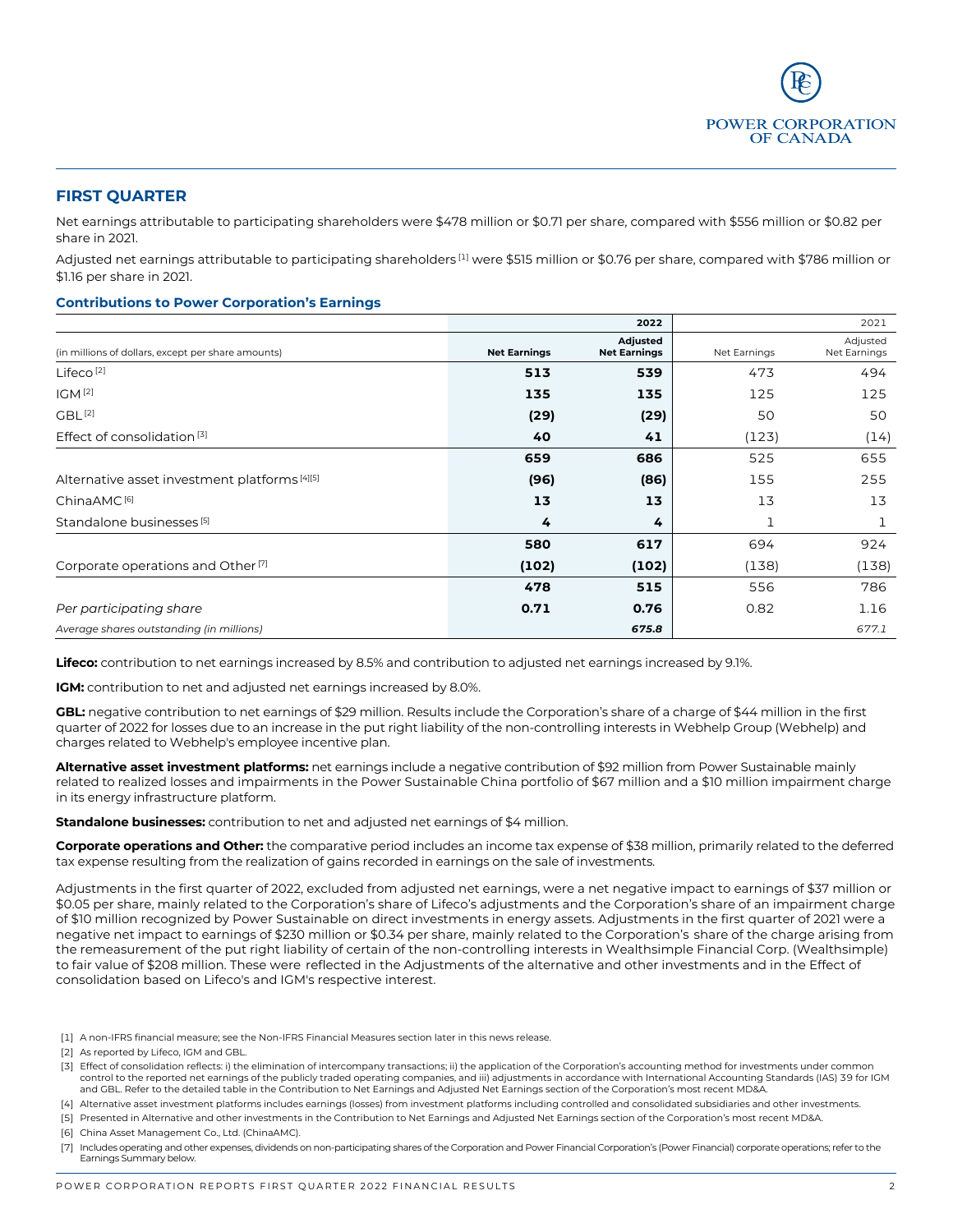

### **Great-West Lifeco, IGM Financial and Groupe Bruxelles Lambert Results for the quarter ended March 31, 2022**

The information below is derived from Lifeco and IGM's first quarter MD&As, as prepared and disclosed by the respective companies in accordance with applicable securities legislation, and which are also available either directly from SEDAR [\(www.sedar.com\)](http://www.sedar.com/) or from their websites[, www.greatwestlifeco.com](http://www.greatwestlifeco.com/) an[d www.igmfinancial.com.](http://www.igmfinancial.com/) The information below related to GBL is derived from publicly disclosed information, as issued by GBL in its first quarter press release at March 31, 2022. Further information on GBL's results is available on its website at [www.gbl.be.](http://www.gbl.be/) 

Contribution to net earnings from the publicly traded operating companies were \$659 million, compared with \$525 million in 2021, representing an increase of 26%.

Contribution to adjusted net earnings from the publicly traded operating companies were \$686 million, compared with \$655 million in 2021, representing an increase of 5%.

# **GREAT-WEST LIFECO INC.**

### **FIRST QUARTER**

Net earnings attributable to common shareholders were \$770 million or \$0.83 per share, compared with \$707 million or \$0.76 per share in 2021.

Adjusted net earnings<sup>[1]</sup> attributable to common shareholders were \$809 million or \$0.87 per share, compared with \$739 million or \$0.80 per share in 2021.

Adjustments in the first quarter of 2022, excluded from adjusted net earnings, were a net negative earnings impact of \$39 million, compared with a net negative impact to earnings of \$32 million in 2021. Lifeco's adjustments in 2022 consisted of a negative impact on earnings from:

- Actuarial assumption changes and other management actions of \$9 million;
- Market-related impacts on liabilities of \$11 million;
- Restructuring and integration costs of \$12 million; and
- Transaction costs of \$7 million related to the acquisition of the full-service retirement business of Prudential, as well as acquisitions in the Europe segment.

## **IGM FINANCIAL INC.**

### **FIRST QUARTER**

Net earnings available to common shareholders were \$219.3 million or \$0.91 per share, compared with \$202.2 million or \$0.85 per share in 2021.

Assets under management and advisement at March 31, 2022 were \$268.3 billion, an increase of 8% from the first quarter of 2021 and a decrease of 3% from December 31, 2021.

## **GROUPE BRUXELLES LAMBERT**

### **FIRST QUARTER**

GBL reported net losses of €126 million, compared with net earnings of €225 million in 2021.

GBL reported a net asset value at March 31, 2022 of €21,280 million, representing €136.10 per share, compared with €22,501 million or €143.91 per share at December 31, 2021.

GBL adopted IFRS 9 in 2018. Power Corporation continues to apply IAS 39; this resulted in a positive adjustment to the contribution from GBL of \$43 million in the first quarter of 2022.

[1] Described as "base earnings" by Lifeco. For additional information, please refer to the Non-IFRS Financial Measures section later in this news release.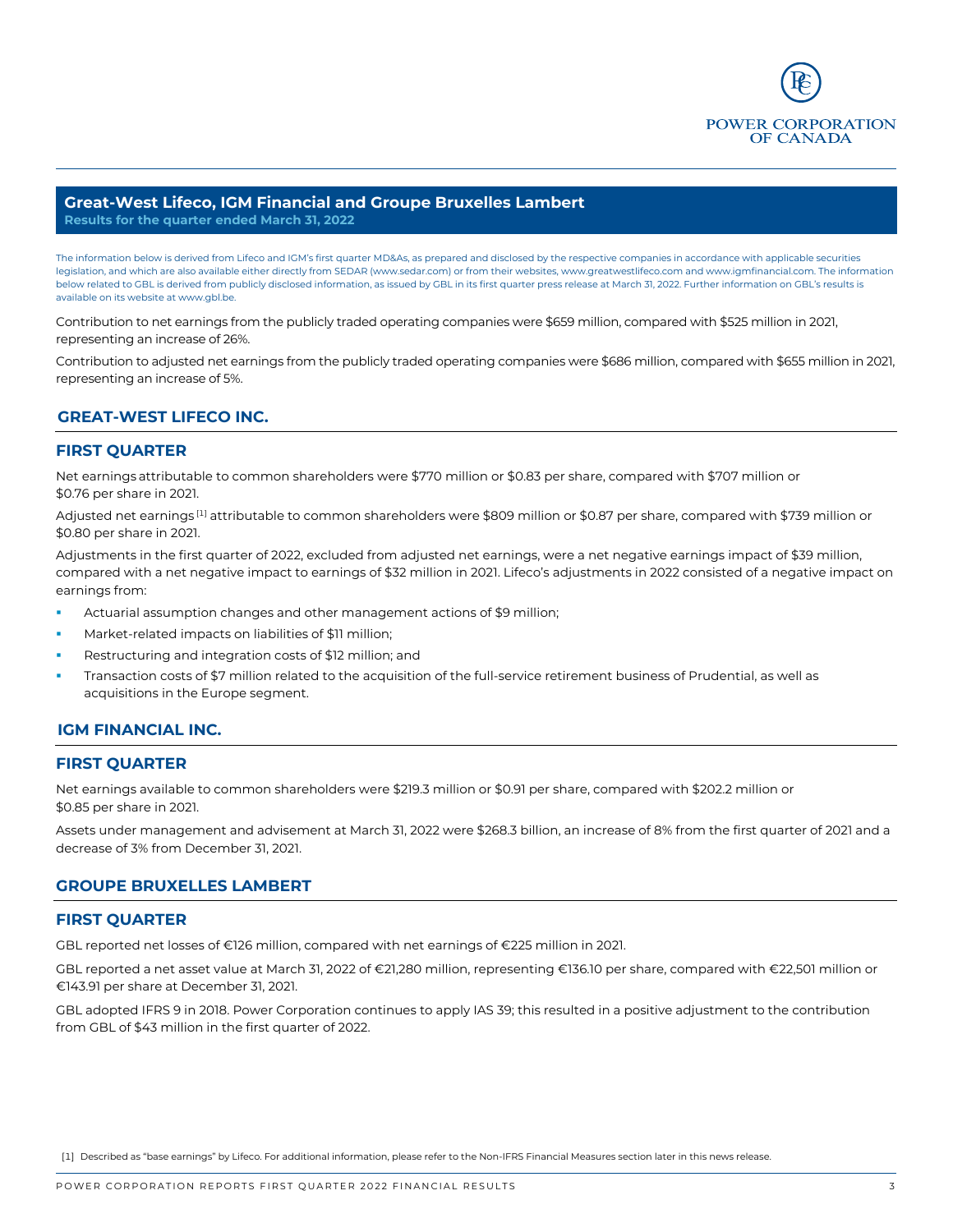

#### **Alternative and Other Investments Results for the quarter ended March 31, 2022**

Alternative and other investments are comprised of the results of the Corporation's alternative asset investment platforms, Sagard and Power Sustainable, which includes income earned from asset management activities and investing activities. Asset management activities includes management fees and carried interest net of investment platform expenses. Investing activities comprises income earned on the capital invested by the Corporation (proprietary capital) in the investment funds managed by each platform and the share of earnings (losses) of controlled and consolidated subsidiaries held within the alternative asset investment platforms. Other includes the share of earnings (losses) of standalone businesses and the Corporation's investments in investment and hedge funds. For additional information, refer to the table later in this news release.

# **FIRST QUARTER**

Net loss of alternative and other investments, including standalone businesses, was \$92 million, compared with net earnings of \$156 million in the corresponding period in 2021. Adjusted net earnings of alternative and other investments was a loss of \$82 million, compared with adjusted net earnings of \$256 million in the corresponding period in 2021.

### **SAGARD AND POWER SUSTAINABLE**

Net earnings in the first quarter include a net negative contribution of \$27 million from the asset management activities of Sagard and Power Sustainable, as well as a net contribution from investing activities of Sagard of \$14 million, offset by a negative contribution from Power Sustainable's investing activities of \$79 million which includes realized losses and impairments in the Power Sustainable China portfolio of \$67 million and a \$10 million impairment charge on direct energy infrastructure investments.

Summary of assets under management [1] (including unfunded commitments):

| (in billions of dollars)                 | March 31, 2022 | March 31, 2021 |
|------------------------------------------|----------------|----------------|
| Sagard <sup>[2][3]</sup>                 | 16.4           | 8.7            |
| Power Sustainable <sup>[3]</sup>         | 2.6            |                |
| Total                                    | 19.0           | 11.3           |
| Percentage of third-party and associates | 83%            | 63%            |

#### **STANDALONE BUSINESSES**

Net earnings of the standalone businesses in the first quarter of 2022 were \$4 million, compared with \$1 million in the comparative period in 2021.

At March 31, 2022, the fair value of standalone businesses was \$1.3 billion, compared with \$1.4 billion at March 31, 2021.

[3] Excludes the fair value of interests held in standalone businesses.

<sup>[1]</sup> See the Other Measures section later in the news release.

<sup>[2]</sup> Includes ownership in Wealthsimple valued at \$1.7 billion at March 31, 2022 (\$2.1 billion at March 31, 2021) and excludes assets under management of Sagard's wealth management business.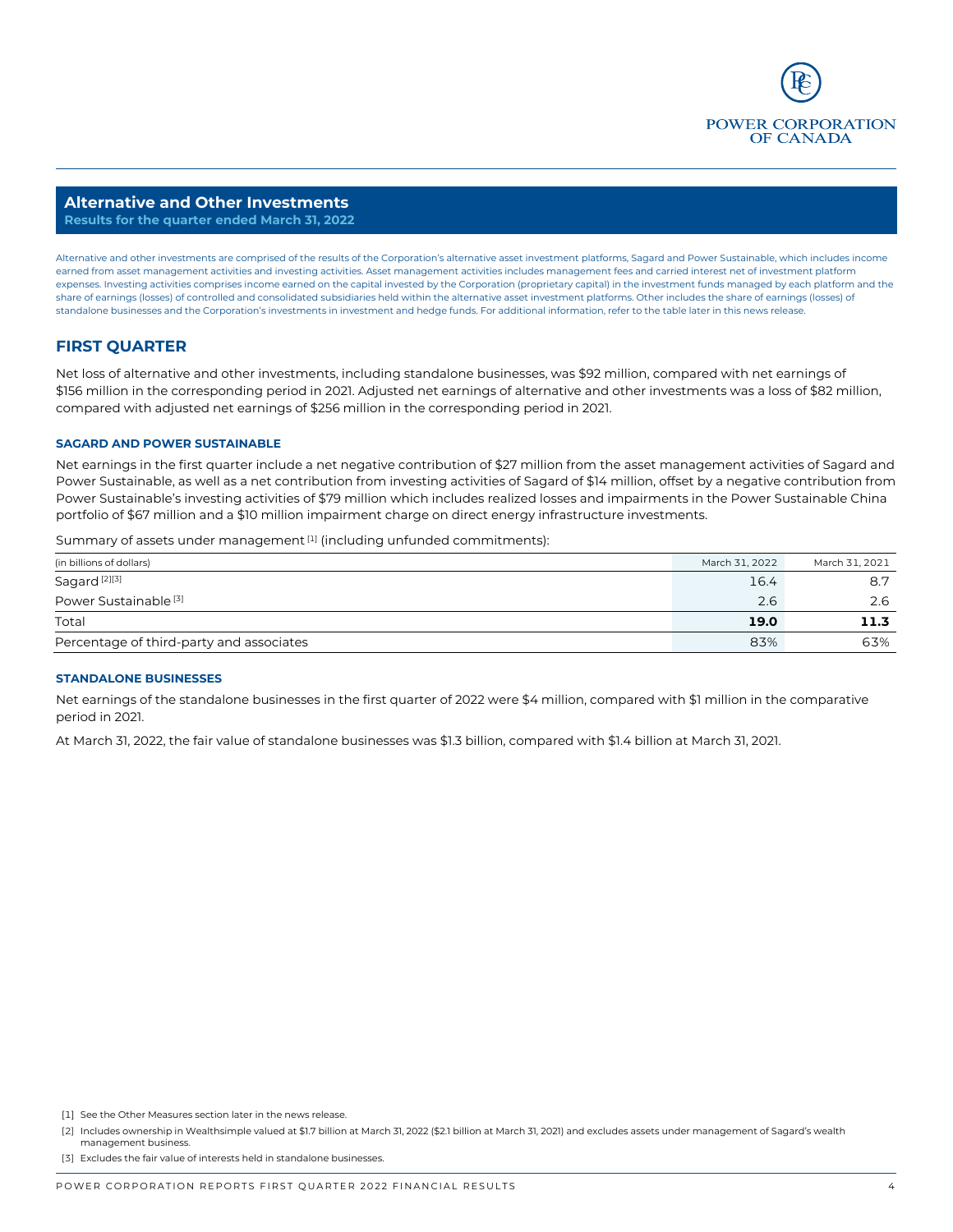

### **Adjusted Net Asset Value and Participating Shareholders' Equity At March 31, 2022**

# **ADJUSTED NET ASSET VALUE**

Adjusted net asset value represents management's estimate of the fair value of the participating shareholders' equity of the Corporation. Adjusted net asset value is the fair value of the assets of the combined Power Corporation and Power Financial holding company balance sheet less their net debt and preferred shares. Refer to Non-IFRS Financial Measures section later in this news release for a reconciliation with the combined holding company balance sheet.

The Corporation's adjusted net asset value per share was \$49.92 at March 31, 2022, compared with \$52.60 at December 31, 2021, representing a decrease of 5.1%.

|                                   | (in millions of dollars, except per share amounts) | March 31, 2022 | December 31, 2021 | Variation % |
|-----------------------------------|----------------------------------------------------|----------------|-------------------|-------------|
| <b>Publicly</b>                   | Lifeco                                             | 22,850         | 23,545            | (3)         |
| <b>Traded</b><br><b>Operating</b> | <b>IGM</b>                                         | 6,534          | 6,749             | (3)         |
| <b>Companies</b>                  | <b>GBL</b>                                         | 2,910          | 3,157             | (8)         |
|                                   |                                                    | 32,294         | 33,451            | (3)         |
| <b>Alternative</b>                |                                                    |                |                   |             |
| <b>Asset</b><br><b>Investment</b> | Sagard <sup>[1]</sup>                              | 1,359          | 1,515             | (10)        |
| <b>Platforms</b>                  | Power Sustainable <sup>[1]</sup>                   | 1,408          | 1,654             | (15)        |
|                                   |                                                    | 2,767          | 3,169             | (13)        |
| <b>Other</b>                      | ChinaAMC                                           | 1,150          | 1,150             |             |
|                                   | Standalone businesses <sup>[2]</sup>               | 1,182          | 1,331             | (11)        |
|                                   | Other assets and investments                       | 657            | 661               | (1)         |
|                                   | Cash and cash equivalents                          | 1,462          | 1,635             | (11)        |
|                                   | <b>Gross asset value</b>                           | 39,512         | 41,397            | (5)         |
|                                   | Liabilities and preferred shares                   | (5, 877)       | (5,810)           | (1)         |
|                                   | Adjusted net asset value                           | 33,635         | 35,587            | (5)         |
|                                   | Shares outstanding (millions)                      | 673.8          | 676.6             |             |
|                                   | Adjusted net asset value per share                 | 49.92          | 52.60             | (5)         |

[1] Includes the management companies of the investment platforms at their carrying value.

[2] Includes The Lion Electric Company (Lion), LMPG Inc. (LMPG) and Peak Achievement Athletics Inc. (Peak).

#### **Power Corporation's Ownership in Publicly Traded Operating Companies**

|                    |                                 |                                             |                | <b>Share price</b> |
|--------------------|---------------------------------|---------------------------------------------|----------------|--------------------|
|                    | Ownership <sup>[1]</sup><br>(%) | Shares held <sup>[1]</sup><br>(in millions) | March 31, 2022 | December 31, 2021  |
| Lifeco             | 66.6                            | 620.3                                       | \$36.84        | \$37.96            |
| <b>IGM</b>         | 61.6                            | 147.9                                       | \$44.17        | \$45.62            |
| GBL <sup>[2]</sup> | 14.6                            | 22.8                                        | €94.12         | €98.16             |

[1] As at March 31, 2022.

[2] Held through Parjointco SA (Parjointco), a jointly controlled corporation (50%).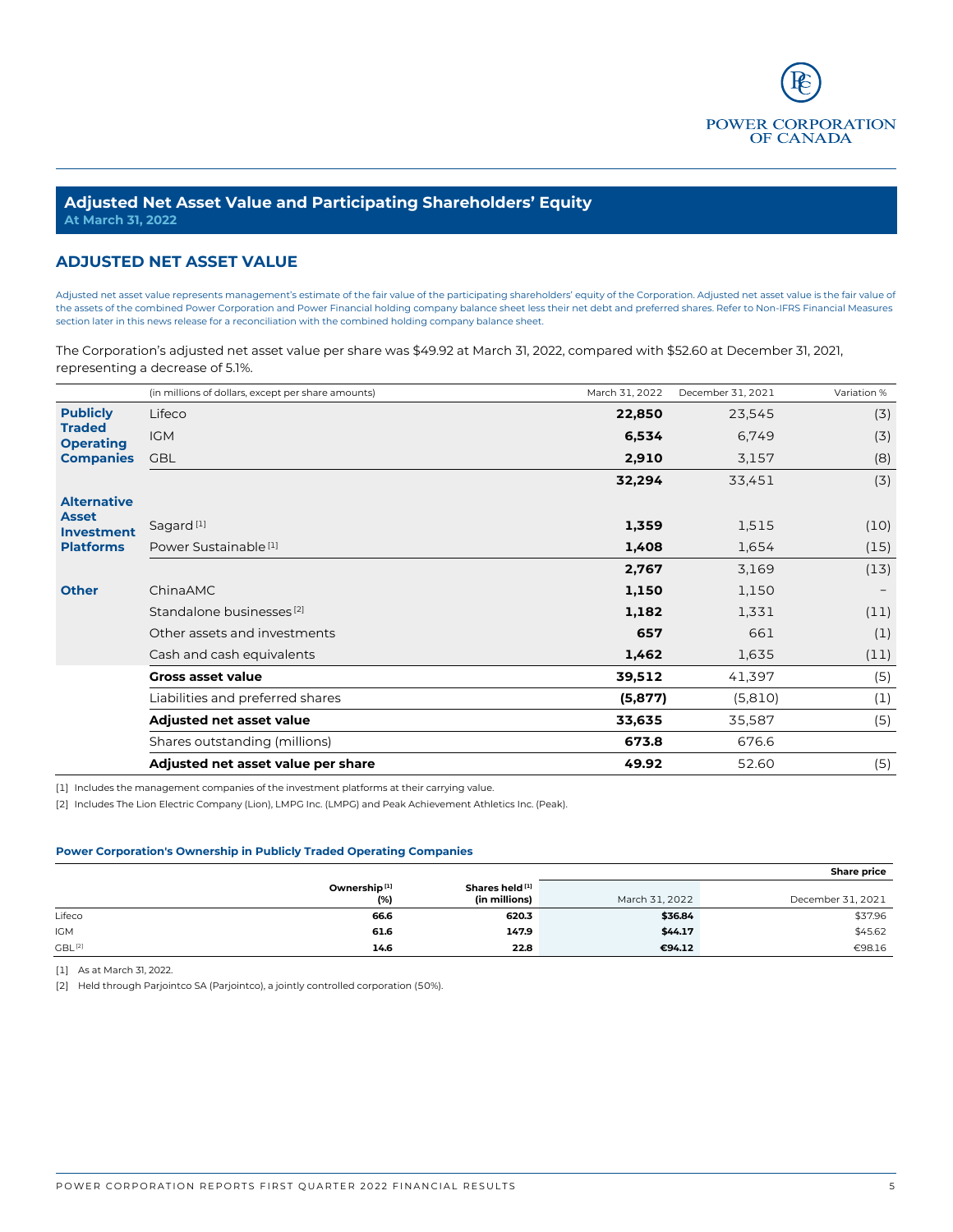POWER CORPORATION<br>OF CANADA

# **PARTICIPATING SHAREHOLDERS' EQUITY**

Book value per participating share represents Power Corporation's participating shareholders' equity divided by the number of participating shares outstanding at the end of the reporting period. Participating shareholders' equity is the total assets of the combined Power Corporation and Power Financial holding company balance sheet, including investments in subsidiaries presented using the equity method, less their net debt and preferred shares.

The Corporation's book value per participating share was \$33.32 at March 31, 2022, compared with \$34.56 at December 31, 2021, a decrease of 3.6%.

|                                   | (in millions of dollars, except per share amounts) | March 31, 2022 | December 31, 2021 | Variation % |
|-----------------------------------|----------------------------------------------------|----------------|-------------------|-------------|
| <b>Publicly</b>                   | Lifeco                                             | 15,401         | 15,496            | (1)         |
| <b>Traded</b><br><b>Operating</b> | <b>IGM</b>                                         | 3,494          | 3,434             | 2           |
| <b>Companies</b>                  | <b>GBL</b>                                         | 3,870          | 4,278             | (10)        |
|                                   |                                                    | 22,765         | 23,208            | (2)         |
| <b>Alternative</b>                |                                                    |                |                   |             |
| <b>Asset</b><br><b>Investment</b> | Sagard                                             | 814            | 822               | (1)         |
| <b>Platforms</b>                  | Power Sustainable                                  | 1,166          | 1,389             | (16)        |
|                                   |                                                    | 1,980          | 2,211             | (10)        |
| <b>Other</b>                      | ChinaAMC                                           | 739            | 766               | (4)         |
|                                   | Standalone businesses [1]                          | 728            | 725               |             |
|                                   | Other assets and investments                       | 614            | 611               |             |
|                                   | Cash and cash equivalents                          | 1,462          | 1,635             | (11)        |
|                                   | <b>Total assets</b>                                | 28,288         | 29,156            | (3)         |
|                                   | Liabilities and preferred shares                   | (5,836)        | (5,771)           | (1)         |
|                                   | Participating shareholders' equity                 | 22,452         | 23,385            | (4)         |
|                                   | Shares outstanding (millions)                      | 673.8          | 676.6             |             |
|                                   | Book value per participating share                 | 33.32          | 34.56             | (4)         |

[1] Includes Lion, LMPG and Peak.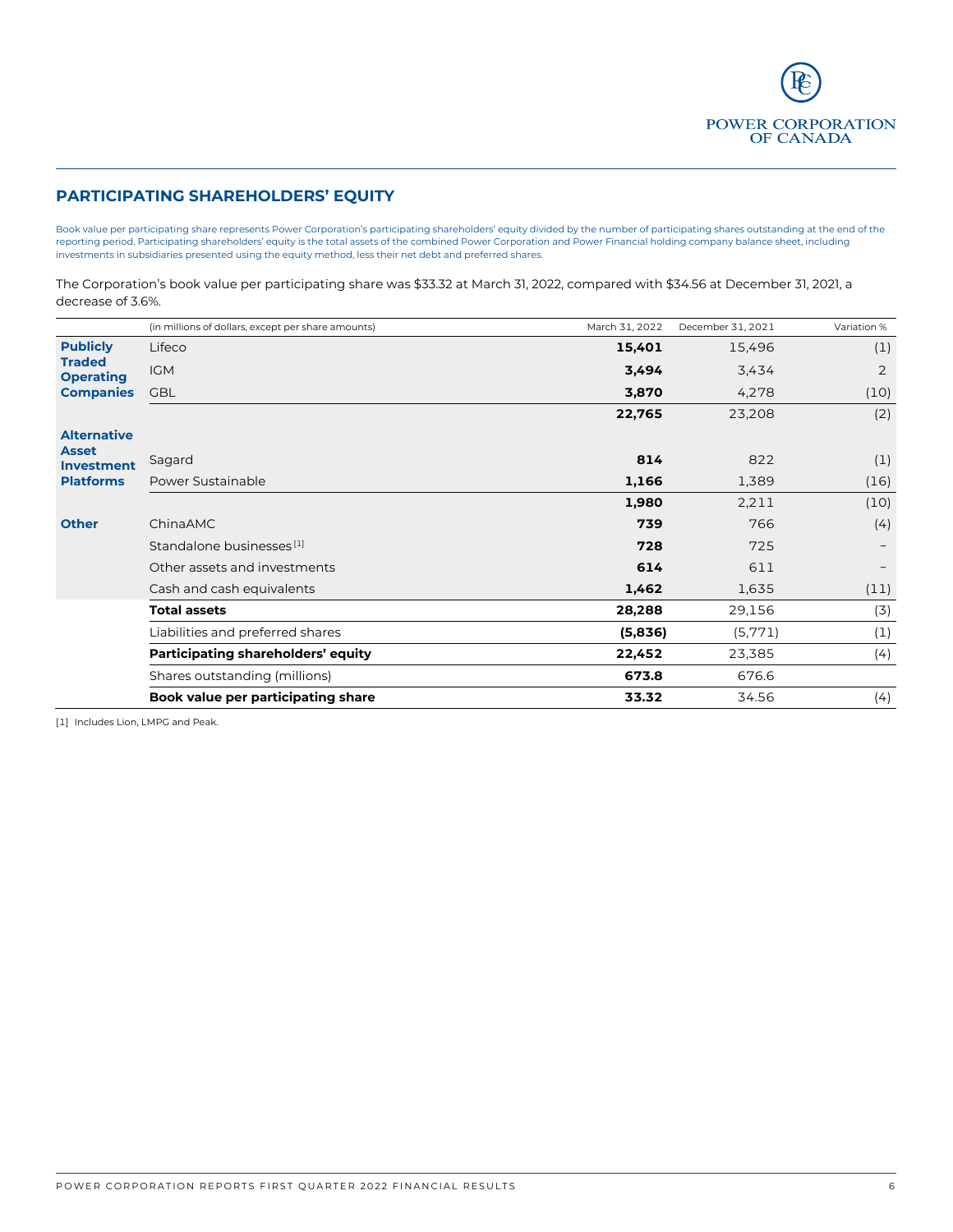

## **Dividend on Power Corporation Participating Shares**

The Board of Directors declared a quarterly dividend of 49.50 cents per share on the Participating Preferred Shares and the Subordinate Voting Shares of the Corporation, payable July 29, 2022 to shareholders of record June 30, 2022.

# **Dividends on Power Corporation Non-Participating Preferred Shares**

The Board of Directors also declared quarterly dividends on the Corporation's preferred shares, payable July 15, 2022 to shareholders of record June 23, 2022:

| <b>Series</b> | <b>Stock Symbol</b> | Amount   | <b>Series</b> | <b>Stock Symbol</b> | Amount             |
|---------------|---------------------|----------|---------------|---------------------|--------------------|
| Series A      | POW.PR.A            | 35¢      | Series D      | POW.PR.D            | 31.25 <sub>0</sub> |
| Series B      | POW.PR.B            | 33.4375¢ | Series G      | POW.PR.G            | 35¢                |
| Series C      | POW.PR.C            | 36.25¢   |               |                     |                    |

# **Investor Information**

| <b>Access to Quarterly</b><br><b>Results Materials:</b>                                                                   | <b>Quarterly Earnings Conference Call:</b>                                                                                                                                                                                                                                                                                                              |
|---------------------------------------------------------------------------------------------------------------------------|---------------------------------------------------------------------------------------------------------------------------------------------------------------------------------------------------------------------------------------------------------------------------------------------------------------------------------------------------------|
| The first quarter earnings<br>news release and shareholder<br>report are available on the<br>Power Corporation website at | Power Corporation will host an earnings call and live audio webcast on Thursday, May 12,<br>2022 at 1:00 p.m. (Eastern Time). A question-and-answer period with analysts will follow the<br>presentation. Shareholders, investors, and other stakeholders are welcome to participate on<br>a listen-only basis.                                         |
| www.powercorporation.com/en/<br><i>investors</i>                                                                          | The live audio webcast and presentation materials will be available at:<br>www.powercorporation.com/en/investors/events-presentations.                                                                                                                                                                                                                  |
| <b>Investor Relations Contact:</b>                                                                                        | To listen via telephone, please dial 1-833-979-2697 toll-free in North America or<br>647-689-6826 for international calls and enter passcode 4798955#.                                                                                                                                                                                                  |
| Treasury 514-286-7400<br>investor.relations@powercorp.com                                                                 | A replay of the conference call will be available from May 12, 2022 at 4:00 p.m. (Eastern Time)<br>until May 27, 2022 by calling 1-800-585-8367 toll-free in North America or 416-621-4642 for<br>international calls, using the access code 4798955#. A webcast archive will also be available<br>on Power Corporation's website until August 4, 2022. |

## **About Power Corporation**

Power Corporation is an international management and holding company that focuses on financial services in North America, Europe and Asia. Its core holdings are leading insurance, retirement, wealth management and investment businesses, including a portfolio of alternative asset investment platforms. To learn more, visi[t www.PowerCorporation.com.](https://www.powercorporation.com/en/investors/section-highlights/) 

At March 31, 2022, Power Corporation held the following economic interests:

| 100% - Power Financial |                                                    | www.powerfinancial.com   |
|------------------------|----------------------------------------------------|--------------------------|
| 66.6%                  | <b>Great-West Lifeco</b> <sup>[1]</sup> (TSX: GWO) | www.greatwestlifeco.com  |
| 61.6%                  | <b>IGM Financial (TSX: IGM)</b>                    | www.igmfinancial.com     |
| 14.6%                  | <b>GBL</b> <sup>[2]</sup> (Euronext: GBLB)         | www.gbl.be               |
| 54.7%                  | Wealthsimple <sup>[3]</sup>                        | www.wealthsimple.com     |
|                        |                                                    |                          |
|                        | <b>Investment Platforms</b>                        |                          |
| 100%                   | Sagard <sup>[4]</sup>                              | www.sagard.com           |
| 100%                   | <b>Power Sustainable</b>                           | www.powersustainable.com |
|                        |                                                    |                          |
|                        | <b>13.9% - ChinaAMC</b> [1][5]                     | www.chinaamc.com         |

[1] On January 5, 2022, the Corporation and IGM entered into an agreement under which the interest in ChinaAMC will be consolidated at IGM. In a separate agreement, IGM will<br>sell approximately 1.6% of IGM's 4.0% interest

[2] Held through Parjointco, a jointly controlled corporation (50%).

[3] Undiluted equity interest held by Portag3 Ventures Limited Partnership (Portage I), Power Financial and IGM, representing a fully diluted equity interest of 42.5%.

[4] The Corporation holds an 86.3% interest in Sagard Holdings Management Inc.

[5] IGM also holds a 13.9% interest in ChinaAMC.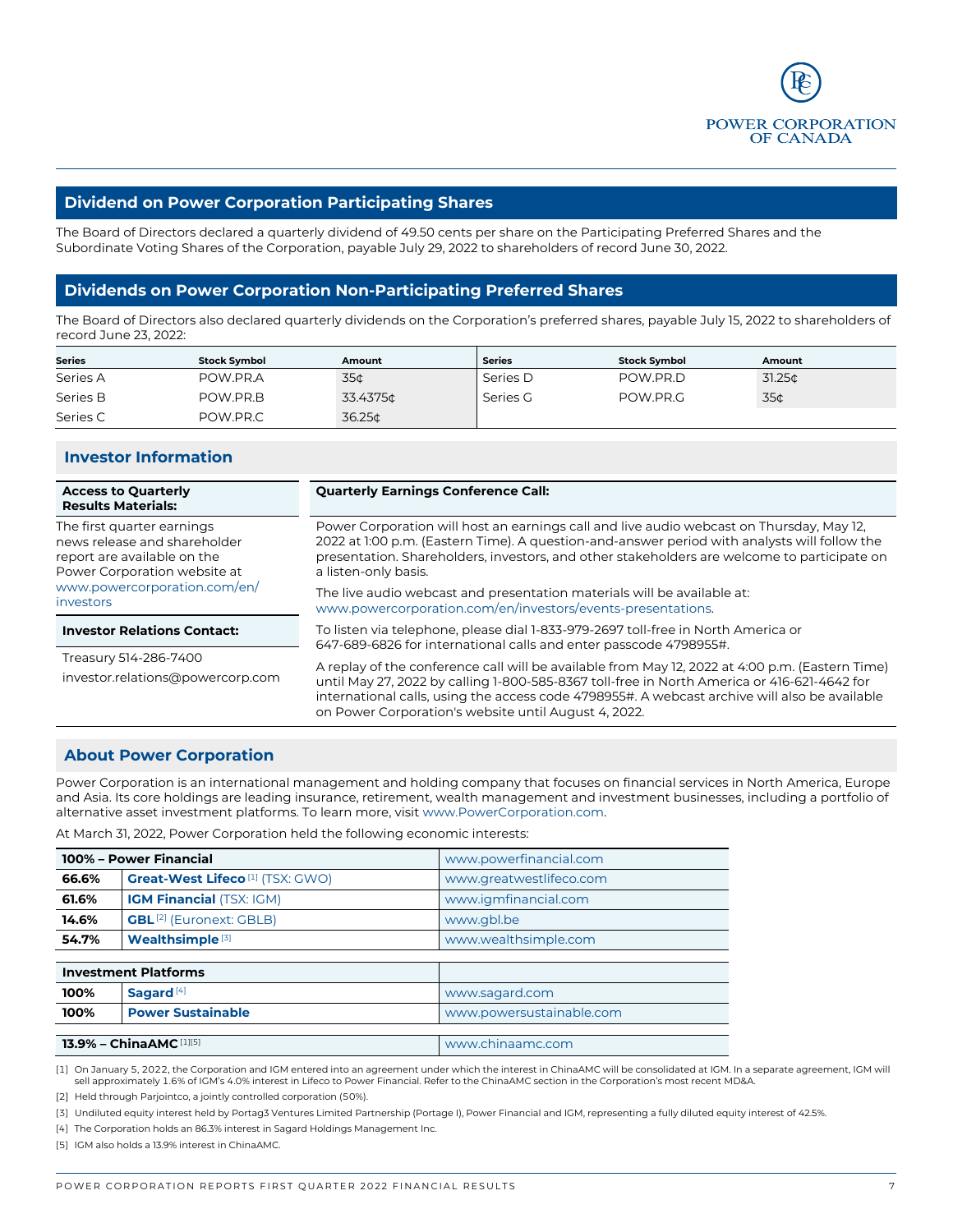

**Earnings Summary**

#### **Contribution to Adjusted Net Earnings and Net Earnings**

| (in millions of dollars)                                           |      | Three months ended<br>March 31, |
|--------------------------------------------------------------------|------|---------------------------------|
|                                                                    | 2022 | 2021                            |
| Adjusted net earnings [1]                                          |      |                                 |
| Lifeco <sup>[2]</sup>                                              | 539  | 494                             |
| IGM <sup>[2]</sup>                                                 | 135  | 125                             |
| GBL <sup>[2]</sup>                                                 | (29) | 50                              |
| Effect of consolidation <sup>[3]</sup>                             | 41   | (14)                            |
|                                                                    | 686  | 655                             |
| Alternative asset investment platforms and other [4][5]            | (86) | 255                             |
| ChinaAMC                                                           | 13   | 13                              |
| Standalone businesses [4][6]                                       | 4    | 1                               |
| Corporate operating and other expenses                             | (56) | (91)                            |
| Dividends on non-participating and perpetual preferred shares      | (46) | (47)                            |
| Adjusted net earnings [7]                                          | 515  | 786                             |
| Adjustments <sup>[8]</sup>                                         | (37) | (230)                           |
| Net earnings <sup>[7]</sup>                                        |      |                                 |
| Lifeco <sup>[2]</sup>                                              | 513  | 473                             |
| IGM <sup>[2]</sup>                                                 | 135  | 125                             |
| GBL <sup>[2]</sup>                                                 | (29) | 50                              |
| Effect of consolidation <sup>[3]</sup>                             | 40   | (123)                           |
|                                                                    | 659  | 525                             |
| Alternative asset investment platforms and other <sup>[4][5]</sup> | (96) | 155                             |
| ChinaAMC                                                           | 13   | 13                              |
| Standalone businesses [4][6]                                       | 4    | 1                               |
| Corporate operating and other expenses                             | (56) | (91)                            |
| Dividends on non-participating and perpetual preferred shares      | (46) | (47)                            |
|                                                                    | 478  | 556                             |

[1] For a reconciliation of Lifeco and Alternative and other investments' non-IFRS adjusted net earnings to their net earnings, refer to the Non-IFRS Financial Measures and Alternative and Other Investments sections below.

[2] As reported by Lifeco, IGM and GBL.

[3] Effect of consolidation reflects: i) the elimination of intercompany transactions; ii) the application of the Corporation's accounting method for investments under common control to the reported net earnings of the publicly traded operating companies, which include: a) an adjustment related to Lifeco's investment in Power Sustainable Energy Infrastructure Partnership (PSEIP); and b) an allocation of the results of the fintech portfolio including Wealthsimple, KOHO Financial Inc. (Koho), Portage I, Portag3 Ventures II<br>Limited Partnership (Portage II) and Porta adjustments in accordance with IAS 39 for IGM and GBL. Refer to the detailed table in the Contribution to Net Earnings and Adjusted Net Earnings section of the Corporation's most recent MD&A.

[4] Presented in Alternative and other investments in the Contribution to Net Earnings and Adjusted Net Earnings section of the Corporation's most recent MD&A.

[5] Includes earnings of the Corporation's alternative asset investment platforms including investments held through Power Financial.

[6] Includes the results of Lion, LMPG, Peak and GP Strategies Corporation (GP Strategies) (up to the date of disposal in the fourth quarter of 2021).

[7] Attributable to participating shareholders.

[8] Refer to the detailed table of Adjustments in the Non-IFRS Financial Measures section below.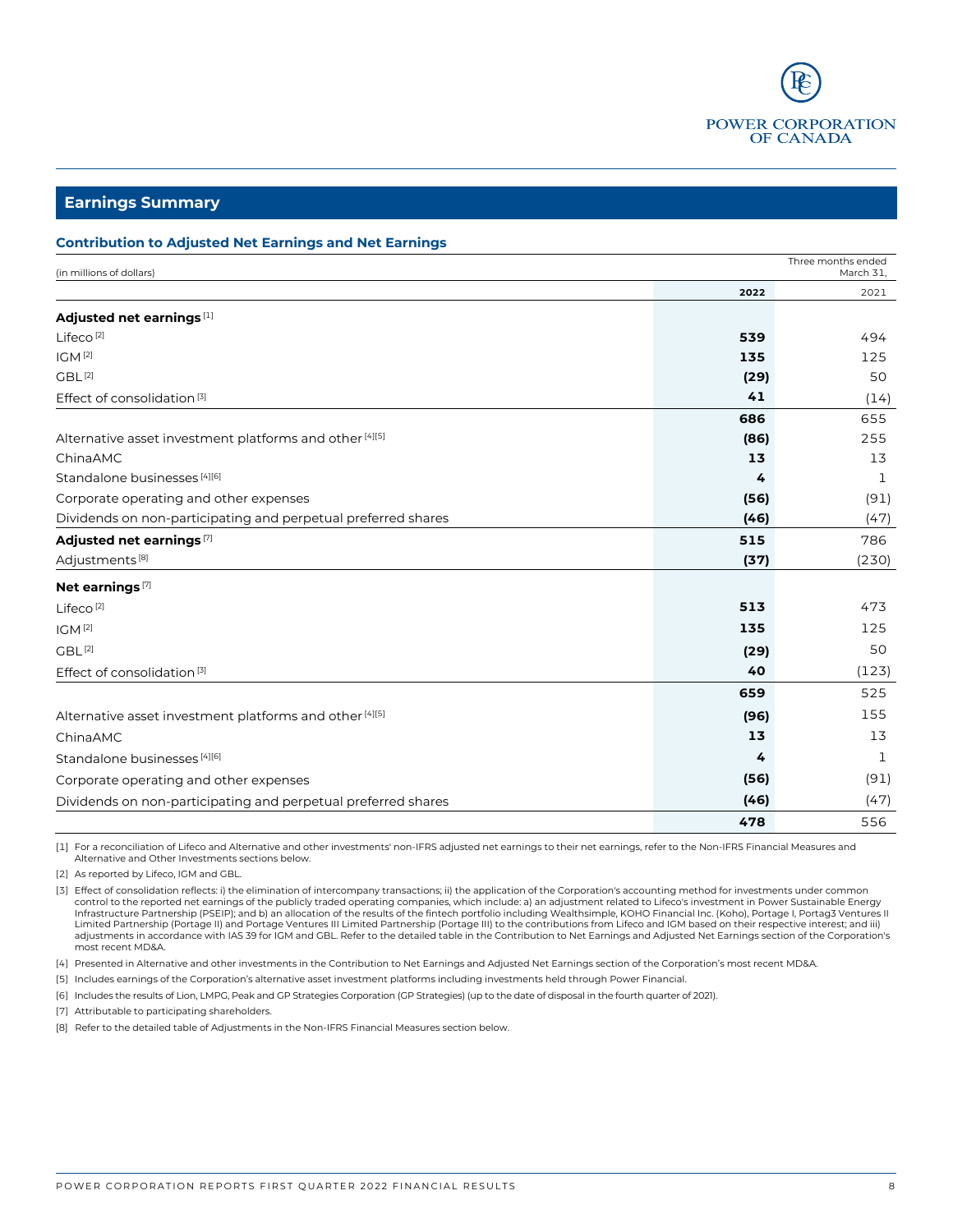

| continuation to Aujusted Net Edinings per share and Net Edinings per share                                  |        |                                 |
|-------------------------------------------------------------------------------------------------------------|--------|---------------------------------|
| (in dollars per share)                                                                                      |        | Three months ended<br>March 31, |
|                                                                                                             | 2022   | 2021                            |
| Adjusted net earnings per share - basic [1]                                                                 |        |                                 |
| Lifeco <sup>[2]</sup>                                                                                       | 0.80   | 0.73                            |
| IGM <sup>[2]</sup>                                                                                          | 0.20   | 0.18                            |
| GBL <sup>[2]</sup>                                                                                          | (0.04) | 0.08                            |
| Effect of consolidation <sup>[3]</sup>                                                                      | 0.05   | (0.02)                          |
|                                                                                                             | 1.01   | 0.97                            |
| Alternative asset investment platforms and Other <sup>[4][5]</sup>                                          | (0.13) | 0.38                            |
| ChinaAMC                                                                                                    | 0.02   | 0.02                            |
| Standalone businesses [4][6]                                                                                | 0.01   |                                 |
| Corporate operating and other expenses and dividends on non-participating and<br>perpetual preferred shares | (0.15) | (0.21)                          |
| Adjusted net earnings per share [7]                                                                         | 0.76   | 1.16                            |
| Adjustments <sup>[8]</sup>                                                                                  | (0.05) | (0.34)                          |
| Net earnings per share - basic $[7]$                                                                        |        |                                 |
| Lifeco <sup>[2]</sup>                                                                                       | 0.76   | 0.70                            |
| IGM <sup>[2]</sup>                                                                                          | 0.20   | 0.18                            |
| GBL <sup>[2]</sup>                                                                                          | (0.04) | 0.08                            |
| Effect of consolidation <sup>[3]</sup>                                                                      | 0.05   | (0.18)                          |
|                                                                                                             | 0.97   | 0.78                            |
| Alternative asset investment platforms and other <sup>[4][5]</sup>                                          | (0.14) | 0.23                            |
| ChinaAMC                                                                                                    | 0.02   | 0.02                            |
| Standalone businesses [4][6]                                                                                | 0.01   |                                 |
| Corporate operating and other expenses and dividends on non-participating and perpetual<br>preferred shares | (0.15) | (0.21)                          |
|                                                                                                             | 0.71   | 0.82                            |

**Contribution to Adjusted Net Earnings per Share and Net Earnings per Share** 

[1] For a reconciliation of Lifeco and Alternative and other investments' non-IFRS adjusted net earnings to their net earnings, refer to the Non-IFRS Financial Measures and Alternative and Other Investments sections below.

[2] As reported by Lifeco, IGM and GBL.

[3] Effect of consolidation reflects: i) the elimination of intercompany transactions; ii) the application of the Corporation's accounting method for investments under common control to the reported net earnings of the publicly traded operating companies, which include: a) an adjustment related to Lifeco's investment in PSEIP; and b) an allocation of the results of the fintech portfolio including Wealthsimple, Koho, Portage I, Portage II and Portage III to the contributions from Lifeco and IGM based on their respective interest; and iii) adjustments in accordance with IAS 39 for IGM and GBL. Refer to the detailed table in the Contribution to Net Earnings and Adjusted Net Earnings section of the Corporation's most recent MD&A.

[4] Presented in Alternative and other investments in the Contribution to Net Earnings and Adjusted Net Earnings section of the Corporation's most recent MD&A.

[5] Includes earnings of the Corporation's alternative asset investment platforms including investments held through Power Financial.

[6] Includes the results of Lion, LMPG, Peak and GP Strategies (up to the date of disposal in the fourth quarter of 2021).

[7] Attributable to participating shareholders.

[8] Refer to the detailed table of Adjustments in the Non-IFRS Financial Measures section below.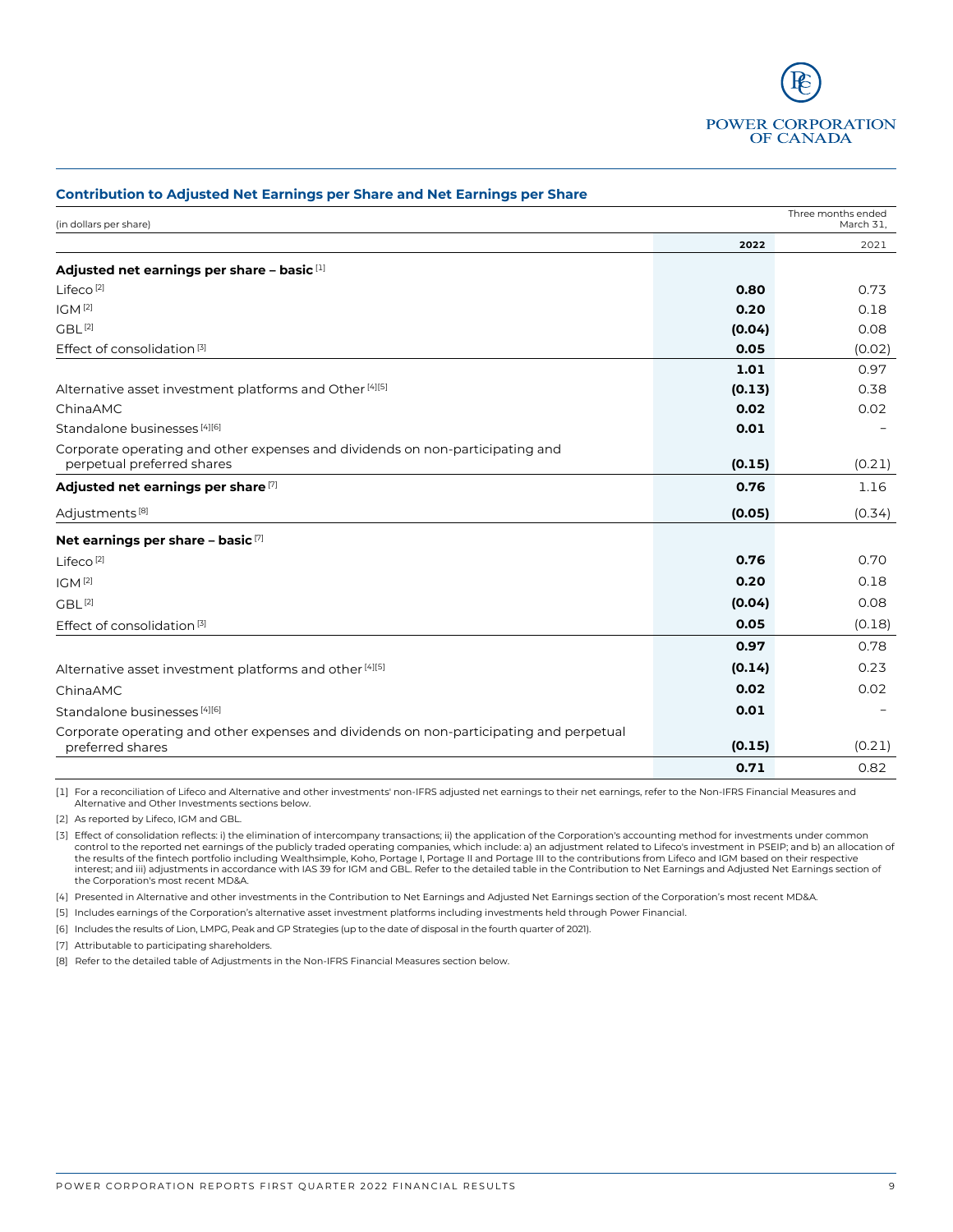

# **Alternative and Other Investments – Earnings**

| (in millions of dollars)                            |      | Three months ended<br>March 31, |
|-----------------------------------------------------|------|---------------------------------|
|                                                     | 2022 | 2021                            |
| <b>Adjusted net earnings (loss)</b>                 |      |                                 |
| Asset management activities [1]                     |      |                                 |
| Sagard <sup>[2]</sup>                               | (14) | 59                              |
| Power Sustainable                                   | (13) | (5)                             |
| Investing activities (proprietary capital)          |      |                                 |
| Sagard <sup>[3]</sup>                               | 14   | (30)                            |
| Power Sustainable <sup>[4]</sup>                    | (69) | 211                             |
| Standalone businesses <sup>[5]</sup>                | 4    | ┸                               |
| Investment and hedge funds and Other <sup>[6]</sup> | (4)  | 20                              |
| <b>Adjusted net earnings (loss)</b>                 | (82) | 256                             |
| Adjustments <sup>[7]</sup>                          | (10) | (100)                           |
| <b>Net earnings (loss)</b>                          | (92) | 156                             |

[1] Includes management fees charged by the investment platforms on proprietary capital. Management fees paid by the Corporation are deducted from income from investing activities.

[2] The first quarter of 2022 includes a reversal of net carried interest of \$13 million due to a decrease in the fair value of Wealthsimple in the quarter.

[3] Includes the Corporation's share of earnings (losses) of Wealthsimple. The first quarter of 2022 includes a reversal of carried interest payable of \$13 million due to a decrease in the fair value of Wealthsimple in the quarter. The first quarter of 2021 includes a charge of \$52 million related to the Corporation's share of the carried interest payable due to increases in fair value of investments held in the Portage Funds and Wealthsimple; as well, excludes a charge of \$100 million related to the remeasurement of the put right<br>Iiability held by certain of the non-controlling i fair value of the Corporation's investment, including its investment held through Power Financial, in Portage I, Portage II, Portage III, Koho and Wealthsimple was \$143 million in the three-month period ended March 31, 2022, compared with an increase of \$605 million in fair value in the corresponding period in 2021.

Includes an unrealized gain of \$16 million on derivative contracts hedging energy infrastructure projects in the first quarter of 2022, as well, the Corporation recognized realized (4] Includes an unrealized gains of<br>losse \$229 million in the first quarter of 2021).

[5] Includes the Corporation's share of earnings (losses) of Lion, LMPG, Peak and GP Strategies (up to the date of disposal in the fourth quarter of 2021).

[6] Other consists mainly of foreign exchange gains or losses and interest on cash and cash equivalents.

[7] Refer to the detailed table of Adjustments in the Non-IFRS Financial Measures section below.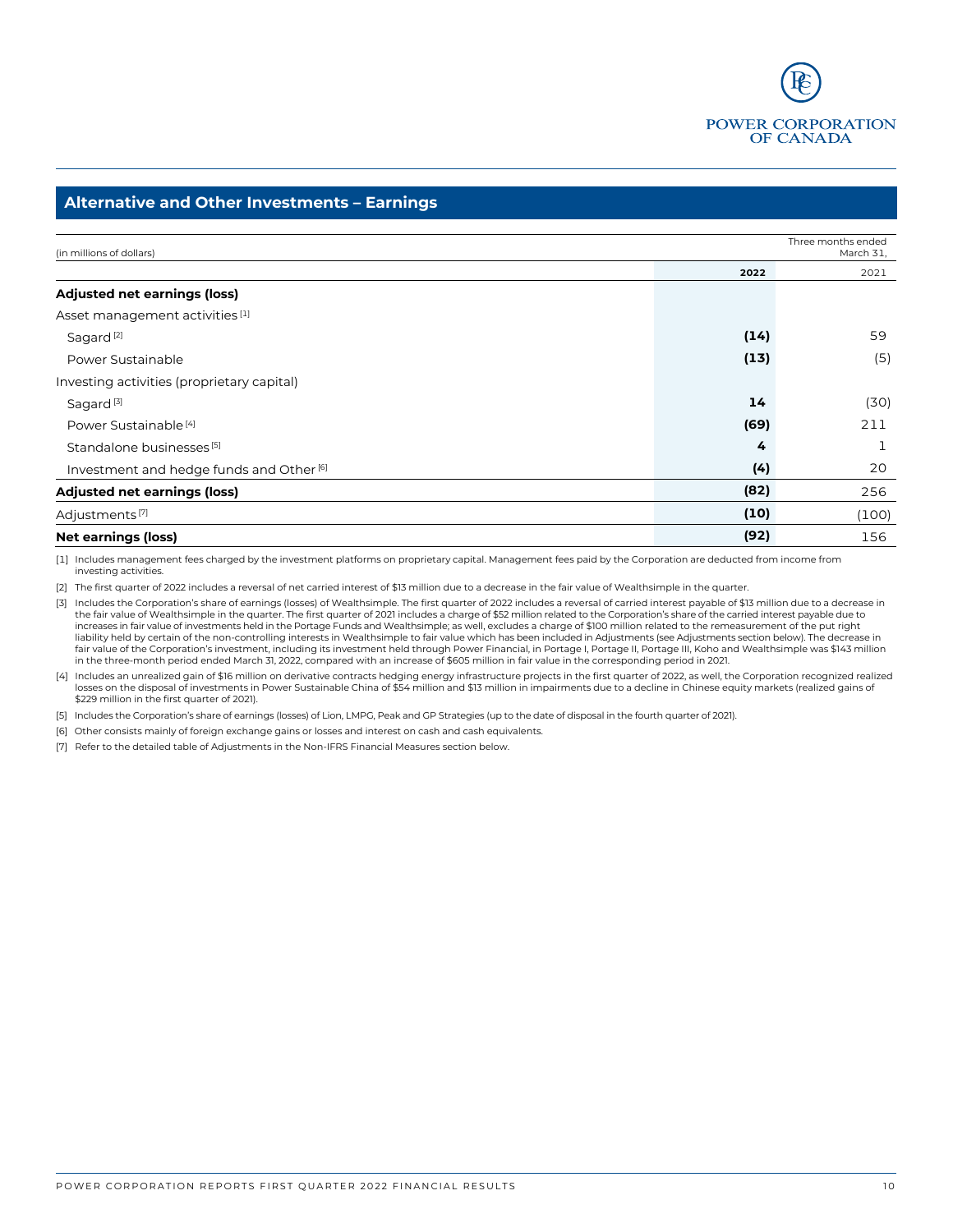

#### **NON-IFRS FINANCIAL MEASURES**

Net earnings attributable to participating shareholders are comprised of:

- Adjusted net earnings attributable to participating shareholders; and
- Adjustments, which include the after-tax impact of any item that in management's judgment, including those identified by management of its publicly traded operating companies, would make the period-over-period comparison of results from operations less meaningful. Includes the Corporation's share of Lifeco's impact of actuarial assumption changes and other management actions, direct equity and interest rate market impacts on insurance and investment contract liabilities net of hedging, as well as items that management believes are not indicative of the underlying business results which include those identified by a subsidiary or a jointly controlled corporation. Items that management and management of its subsidiaries believe are not indicative of the underlying business results include restructuring or reorganization costs, integration costs related to business acquisitions, material legal settlements, material impairment charges, impact of substantially enacted income tax rate changes and other tax impairments, certain non-recurring material items, and net gains, losses or costs related to the disposition or acquisition of a business.

Management uses these financial measures in its presentation and analysis of the financial performance of Power Corporation and believes that they provide additional meaningful information to readers in their analysis of the results of the Corporation. Adjusted net earnings, as defined by the Corporation, assist the reader in comparing the current period's results to those of previous periods as it reflects management's view of the operating performance of the Corporation and its subsidiaries and excludes items that are not considered to be part of the underlying business results.

Adjusted net asset value is commonly used by holding companies to assess their value. Adjusted net asset value is the fair value of the assets of the combined Power Corporation and Power Financial holding company balance sheet less their net debt and preferred shares. The investments held in public entities (including Lifeco, IGM and GBL) are measured at their market value and investments in private entities and investment funds are measured at management's estimate of fair value. This measure presents the fair value of the net assets of the holding company to management and investors, and assists the reader in determining or comparing the fair value of investments held by the holding company or its overall fair value.

Adjusted net earnings attributable to participating shareholders, adjusted net asset value, adjusted net earnings per share and adjusted net asset value per share are non-IFRS financial measures and ratios that do not have a standard meaning and may not be comparable to similar measures used by other entities.

#### **Presentation of Holding Company Activities**

The Corporation's reportable segments include Lifeco, IGM and GBL, which represent the Corporation's investments in publicly traded operating companies. These reportable segments, in addition to the asset management and holding company activities, reflect Power Corporation's management structure and internal financial reporting. The Corporation evaluates its performance based on the operating segment's contribution to earnings.

The holding company activities comprise the corporate activities of the Corporation and Power Financial, on a combined basis, and present the investment activities of the Corporation as a holding company. The investment activities of the holding company, including the investments in Lifeco, IGM and controlled entities within the alternative asset investment platforms, are presented using the equity method. The holding company activities also present the corporate assets and liabilities managed, including the cash and non-participating shares. The discussions included in the sections "Financial Position" and "Cash Flows" of the Corporation's most recent MD&A present the segmented balance sheet and cash flow statement of the holding company; these non-consolidated statements are presented in Note 19 of the Corporation's Interim Consolidated Financial Statements. This presentation is useful to the reader as it presents the holding company's (parent) results separately from the results of its consolidated operating subsidiaries.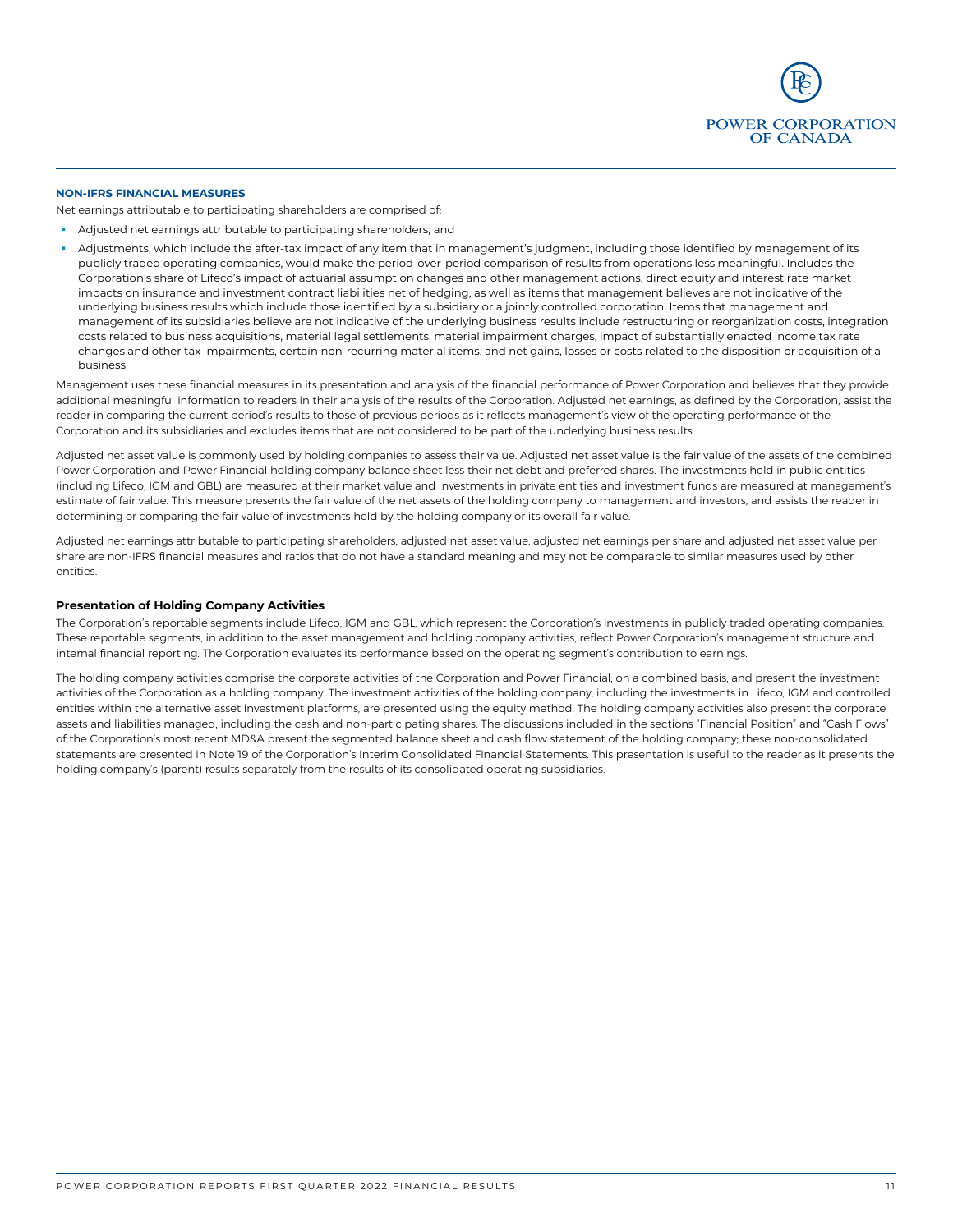

#### **RECONCILIATIONS OF NON-IFRS FINANCIAL MEASURES**

#### **Power Corporation ADJUSTED NET EARNINGS**

| (in millions of dollars)                                          |          | Three months ended<br>March 31, |
|-------------------------------------------------------------------|----------|---------------------------------|
|                                                                   | 2022     | 2021                            |
| Adjusted net earnings - Non-IFRS financial measure <sup>[1]</sup> | 515      | 786                             |
| Share of Adjustments <sup>[2]</sup> , net of tax                  |          |                                 |
| Lifeco                                                            | (26)     | (32)                            |
| <b>IGM</b>                                                        | $\bf(1)$ | (98)                            |
| Alternative and other investments                                 | (10)     | (100)                           |
|                                                                   | (37)     | (230)                           |
| Net earnings - IFRS financial measure <sup>[1]</sup>              | 478      | 556                             |

[1] Attributable to participating shareholders of Power Corporation.

[2] Refer to the Adjustments section for more detail on Adjustments from Lifeco, IGM, and alternative and other investments.

### **ADJUSTMENTS** (excluded from Adjusted net earnings)

| (in millions of dollars)                                                 |      | Three months ended<br>March 31. |
|--------------------------------------------------------------------------|------|---------------------------------|
|                                                                          | 2022 | 2021                            |
| Lifeco <sup>[1]</sup>                                                    |      |                                 |
| Actuarial assumption changes and other management actions (pre-tax)      | (6)  | 3                               |
| Income tax (expense) benefit                                             |      | п.                              |
| Market-related impacts on liabilities (pre-tax)                          | (9)  | (17)                            |
| Income tax (expense) benefit                                             | 2    | 1                               |
| Restructuring and integration charges (pre-tax)                          | (11) | (11)                            |
| Income tax (expense) benefit                                             | 3    | 3                               |
| Transaction costs related to acquisitions (pre-tax)                      | (6)  | (2)                             |
| Income tax (expense) benefit                                             | 1    | 1                               |
|                                                                          | (26) | (21)                            |
| Effect of consolidation (pre-tax) <sup>[2]</sup>                         |      | (11)                            |
| Income tax (expense) benefit                                             |      |                                 |
|                                                                          | (26) | (32)                            |
| <b>IGM</b>                                                               |      |                                 |
| Effect of consolidation (pre-tax) <sup>[2]</sup>                         | (1)  | (98)                            |
| Income tax (expense) benefit                                             |      |                                 |
|                                                                          | (1)  | (98)                            |
| Alternative and other investments                                        |      |                                 |
| Remeasurements of Wealthsimple's put right liability                     |      | (100)                           |
| Impairment charges on direct energy infrastructure investments (pre-tax) | (13) |                                 |
| Income tax (expense) benefit                                             | 3    |                                 |
|                                                                          | (10) | (100)                           |
|                                                                          | (37) | (230)                           |

[1] As reported by Lifeco.

[2] Effect of consolidation reflects (i) the elimination of intercompany transactions, (ii) the application of the Corporation's accounting method for investments under common or the Adisments related to the Multimental of accordance with the Corporation's definition of Adjusted net earnings.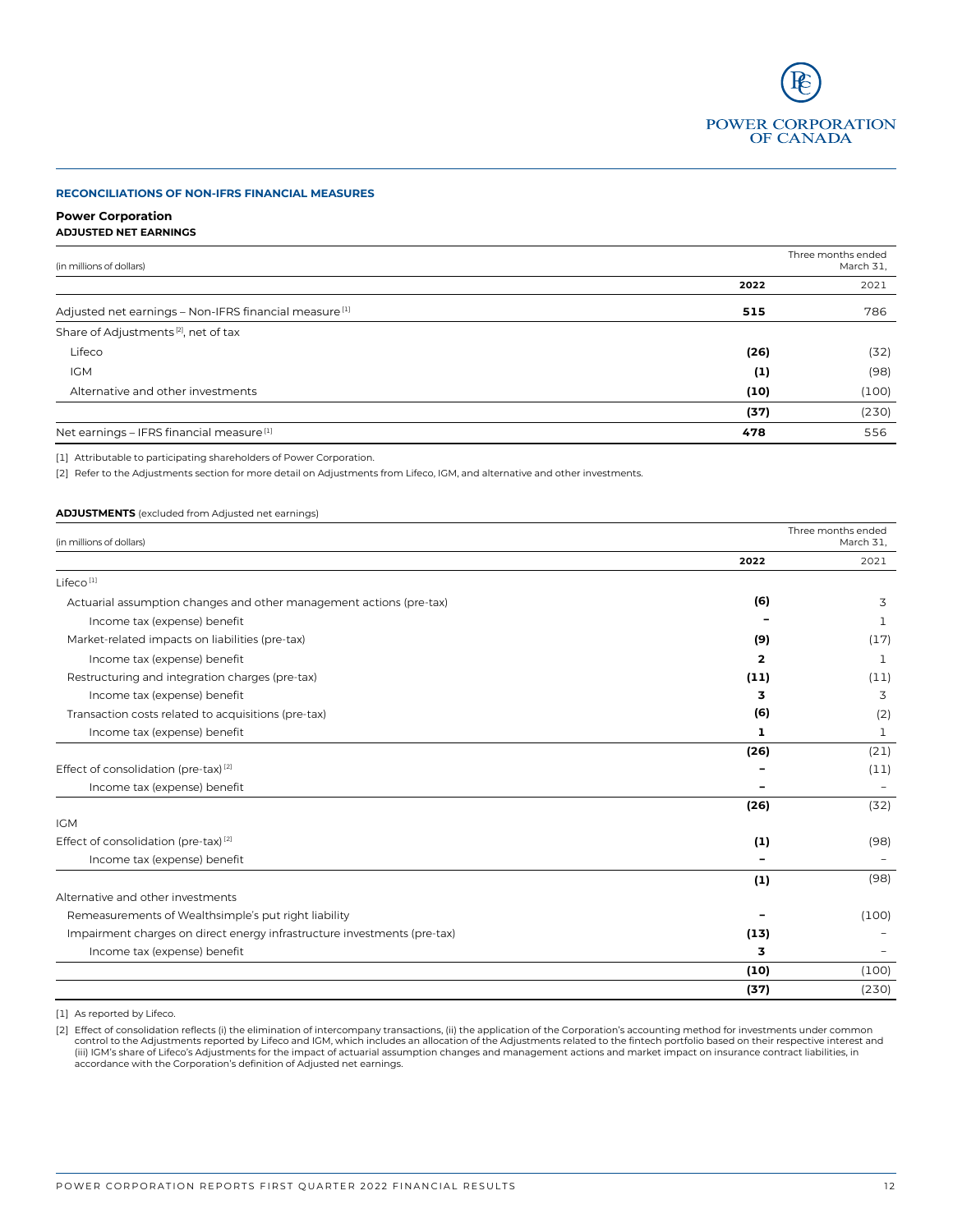

#### **ADJUSTED NET ASSET VALUE**

Adjusted net asset value represents management's estimate of the fair value of the participating shareholders' equity of the Corporation. Adjusted net asset value is the fair value of the assets of the combined Power Corporation and Power Financial holding company balance sheet less their net debt and preferred shares. The Corporation's adjusted net asset value per share is presented on a look-through basis.

The Corporation's adjusted net asset value per share was \$49.92 at March 31, 2022, compared with \$52.60 at December 31, 2021, representing a decrease of 5.1%. The Corporation's book value per participating share was \$33.32 at March 31, 2022, compared with \$34.56 at December 31, 2021, representing a decrease of 3.6%.

| March 31, 2022                                             |                                     |                          |                             | December 31, 2021                   |                          |                             |
|------------------------------------------------------------|-------------------------------------|--------------------------|-----------------------------|-------------------------------------|--------------------------|-----------------------------|
| (in millions of dollars, except per share amounts)         | Holding<br>company<br>balance sheet | Fair value<br>adjustment | Adjusted net<br>asset value | Holding<br>company<br>balance sheet | Fair value<br>adjustment | Adjusted net<br>asset value |
| <b>Assets</b>                                              |                                     |                          |                             |                                     |                          |                             |
| Investments                                                |                                     |                          |                             |                                     |                          |                             |
| Power Financial                                            |                                     |                          |                             |                                     |                          |                             |
| Lifeco                                                     | 15,401                              | 7,449                    | 22,850                      | 15,496                              | 8,049                    | 23,545                      |
| <b>IGM</b>                                                 | 3,494                               | 3,040                    | 6,534                       | 3,434                               | 3,315                    | 6,749                       |
| <b>GBL</b>                                                 | 3,870                               | (960)                    | 2,910                       | 4,278                               | (1, 121)                 | 3,157                       |
| Alternative and other investments                          |                                     |                          |                             |                                     |                          |                             |
| Asset management companies <sup>[1]</sup>                  |                                     |                          |                             |                                     |                          |                             |
| Sagard                                                     | 114                                 |                          | 114                         | 116                                 |                          | 116                         |
| Power Sustainable                                          | 8                                   |                          | 8                           | 21                                  |                          | 21                          |
| Investing activities                                       |                                     |                          |                             |                                     |                          |                             |
| Sagard <sup>[2]</sup>                                      | 700                                 | 545                      | 1,245                       | 706                                 | 693                      | 1,399                       |
| Power Sustainable                                          | 1,158                               | 242                      | 1,400                       | 1,368                               | 265                      | 1,633                       |
| Other                                                      |                                     |                          |                             |                                     |                          |                             |
| Standalone businesses <sup>[3]</sup>                       | 728                                 | 454                      | 1,182                       | 725                                 | 606                      | 1,331                       |
| Other                                                      | 250                                 | 43                       | 293                         | 262                                 | 50                       | 312                         |
| ChinaAMC                                                   | 739                                 | 411                      | 1,150                       | 766                                 | 384                      | 1.150                       |
| Cash and cash equivalents                                  | 1,462                               |                          | 1,462                       | 1,635                               |                          | 1,635                       |
| Other assets                                               | 364                                 |                          | 364                         | 349                                 |                          | 349                         |
| Total assets                                               | 28,288                              | 11,224                   | 39,512                      | 29,156                              | 12,241                   | 41,397                      |
| Liabilities and non-participating shares                   |                                     |                          |                             |                                     |                          |                             |
| Debentures and other debt instruments                      | 897                                 |                          | 897                         | 897                                 |                          | 897                         |
| Other liabilities <sup>[4][5]</sup>                        | 1,159                               | 41                       | 1,200                       | 1.090                               | 39                       | 1,129                       |
| Non-participating shares and perpetual<br>preferred shares | 3,780                               |                          | 3,780                       | 3,784                               |                          | 3,784                       |
| Total liabilities and non-participating shares             | 5,836                               | 41                       | 5,877                       | 5,771                               | 39                       | 5,810                       |
| <b>Net value</b>                                           |                                     |                          |                             |                                     |                          |                             |
| Participating shareholders'                                |                                     |                          |                             |                                     |                          |                             |
| equity / Adjusted net asset value                          | 22,452                              | 11,183                   | 33,635                      | 23,385                              | 12,202                   | 35,587                      |
| Per share                                                  | 33.32                               |                          | 49.92                       | 34.56                               |                          | 52.60                       |

[1] The management companies of the investment funds are presented at their carrying value in accordance with IFRS and are primarily composed of cash and net carried interest receivable.

[2] Includes the Corporation's investments in Portage I, Portage II and Wealthsimple, held by Power Financial.

[3] An additional deferred tax liability of \$61 million has been included in the adjusted net asset value at March 31, 2022 (\$80 million at December 31, 2021) with respect to the investments in standalone businesses at fair value, without taking into account possible tax planning strategies. The Corporation has tax attributes (not otherwise recognized on the balance sheet) that could be available to minimize the tax if the Corporation were to dispose of its interests held in the standalone businesses.

[4] In accordance with IAS 12, *Income Taxes*, no deferred tax liability is recognized with respect to temporary differences associated with investments in subsidiaries and jointly controlled corporations as the Corporation is able to control the timing of the reversal of the temporary differences and it is probable that the temporary differences will not reverse in the foreseeable future. If the Corporation were to dispose of an investment in a subsidiary or a jointly controlled corporation, income taxes payable on such disposition would be minimized through careful and prudent tax planning and structuring, as well as with the use of available tax attributes not otherwise recognized on the balance sheet, including tax losses, tax basis, safe income and foreign tax surplus associated with the subsidiary or jointly controlled corporation.

[5] At March 31, 2022, an additional deferred tax liability of \$41 million (\$39 million at December 31, 2021) has been included in the adjusted net asset value related to the investment in ChinaAMC at fair value.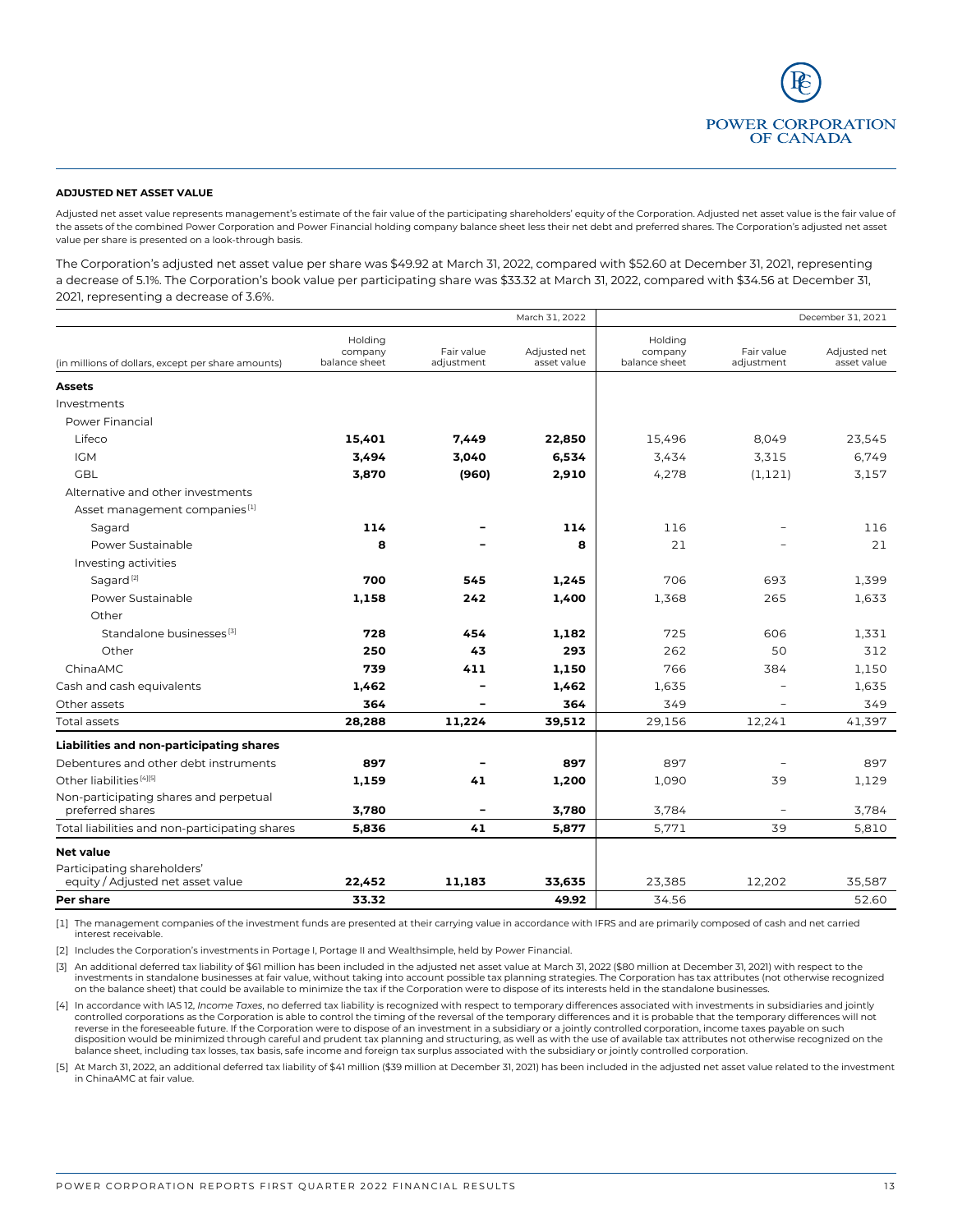

This news release also contains other non-IFRS financial measures which are publicly disclosed by the Corporation's subsidiaries including adjusted net earnings, adjusted net earnings per share and Lifeco's assets under administration. The section below includes the description and reconciliation of the non-IFRS financial measures included in this news release as reported by the Corporation's subsidiaries. The information below is derived from Lifeco's first quarter MD&A, as prepared and disclosed in accordance with applicable securities legislation, and which is also available either directly from SEDAR [\(www.sedar.com\)](http://www.sedar.com/) or from its website[, www.greatwestlifeco.com.](http://www.greatwestlifeco.com/)

#### **Lifeco**

#### **ADJUSTED NET EARNINGS ATTRIBUTABLE TO LIFECO'S COMMON SHAREHOLDERS**

Adjusted net earnings (loss)<sup>[1]</sup> reflect Lifeco management's view of the underlying business performance of Lifeco and provide an alternate measure to understand the underlying business performance compared to IFRS net earnings. Adjusted net earnings (loss) exclude the following items:

- The impact of actuarial assumption changes and other management actions;
- The net earnings impact related to the direct equity and interest rate market impacts on insurance and investment contract liabilities, net of hedging, and related deferred tax liabilities, which includes:
	- ‒ the impact of hedge ineffectiveness related to segregated fund guarantee liabilities that are hedged and the performance of the related hedge assets;
	- the impact on segregated fund guarantee liabilities not hedged;
	- the impact on general fund equity and investment properties supporting insurance contract liabilities;
	- ‒ other market impacts on insurance and investment contract liabilities and deferred tax liabilities, including those arising from the difference between actual and expected market movements; and
- Certain items that, when removed, assist in explaining Lifeco's underlying business performance including restructuring costs, integration costs related to business acquisitions, material legal settlements, material impairment charges related to goodwill and intangible assets, impact of substantially enacted income tax rate changes and other tax impairments and net gains, losses or costs related to the disposition or acquisition of a business.

| (in millions of dollars)                                            | Three months ended<br>March 31, |      |
|---------------------------------------------------------------------|---------------------------------|------|
|                                                                     | 2022                            | 2021 |
| Adjusted net earnings - Non-IFRS financial measure [1][2]           | 809                             | 739  |
| Adjustments                                                         |                                 |      |
| Actuarial assumption changes and other management actions (pre-tax) | (9)                             | 4    |
| Income tax (expense) benefit                                        |                                 |      |
| Market-related impacts on liabilities (pre-tax)                     | (14)                            | (25) |
| Income tax (expense) benefit                                        | 3                               |      |
| Restructuring and integration charges (pre-tax)                     | (17)                            | (16) |
| Income tax (expense) benefit                                        | 5                               | 4    |
| Transaction costs related to acquisitions (pre-tax)                 | (8)                             | (2)  |
| Income tax (expense) benefit                                        |                                 |      |
|                                                                     | (39)                            | (32) |
| Net earnings - IFRS financial measure <sup>[2]</sup>                | 770                             | 707  |

[1] Described as "base earnings" and identified as a non-GAAP financial measure by Lifeco.

[2] Attributable to Lifeco common shareholders.

#### **LIFECO'S ASSETS UNDER MANAGEMENT AND ASSETS UNDER ADMINISTRATION**

Total assets under administration includes total assets per Lifeco's financial statements, other assets under management and other assets under administration. Please refer to the "Glossary" section of Lifeco's most recent Management's Discussion and Analysis for additional information regarding other assets under management and other assets under administration.

| (in billions of dollars)                         | <b>March 31. 2022</b> | December 31, 2021 |
|--------------------------------------------------|-----------------------|-------------------|
| Total assets per financial statements            | 600.5                 | 630.5             |
| Other assets under management                    | 353.9                 | 377.2             |
| Assets under management                          | 954.4                 | 1.007.7           |
| Other assets under administration <sup>[1]</sup> | 1.233.3               | 1.283.9           |
| Assets under administration <sup>[1]</sup>       | 2,187.7               | 2,291.6           |

[1] Comparative figures for 2021 have been restated to include Financial Horizons Group and Excel Private Wealth Inc. assets under administration in the Canada segment.

#### **OTHER MEASURES**

This press release and other continuous disclosure documents also include other measures used to discuss activities of the Corporation's consolidated publicly traded operating companies and alternative asset investment platforms including, but not limited to, "assets under management", "assets under administration", "assets under management and advisement", "book value per participating share", "carried interest", "net asset value", and "unfunded commitments". Refer to the section "Other Measures" in the Corporation's most recent MD&A, which can be located in the Corporation's profile on SEDAR at www.sedar.com, for a definition of such measure, which definition is incorporated herein by reference.